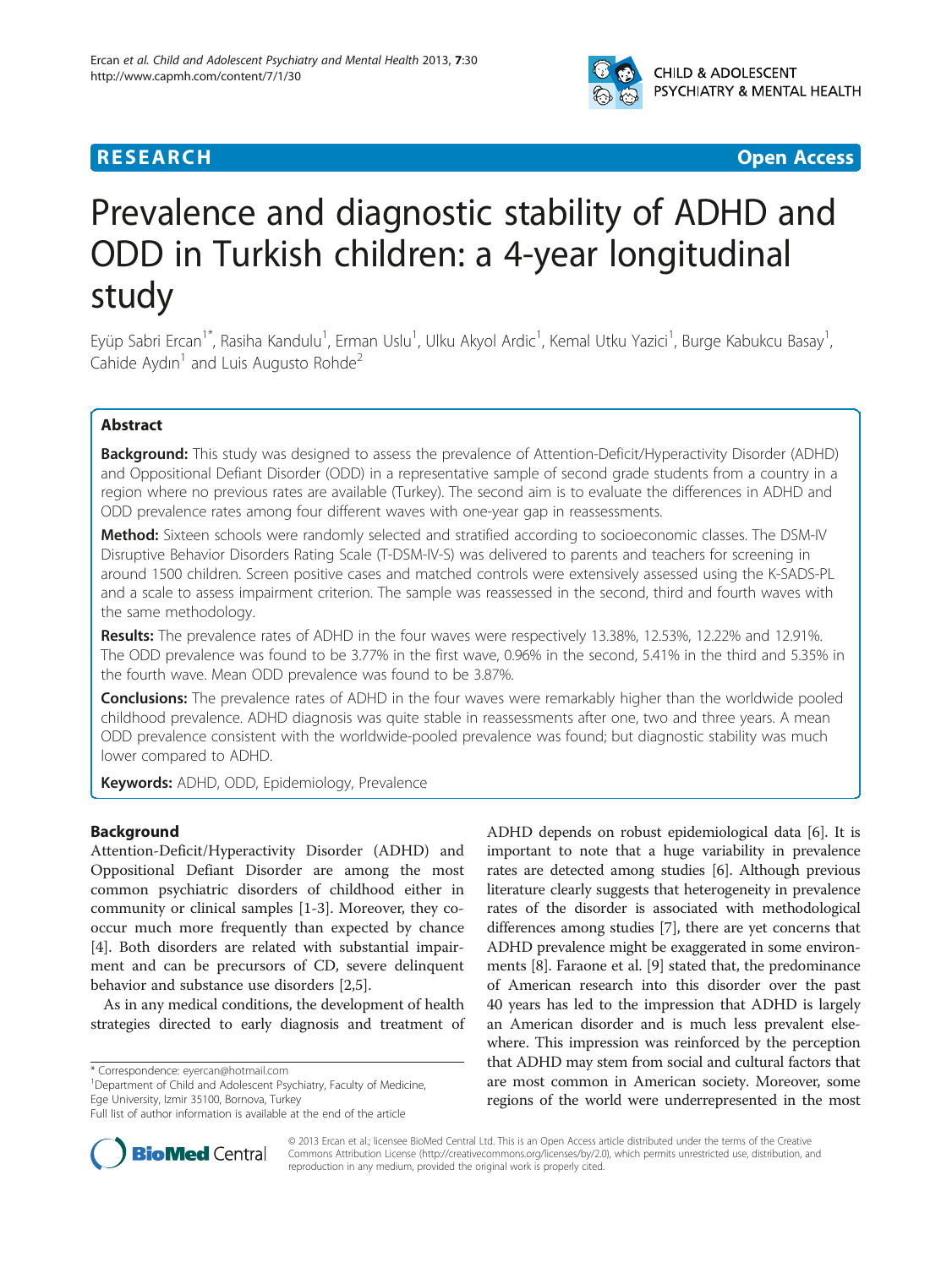comprehensive review of the ADHD epidemiology in youths [\[7](#page-8-0)]. The only significant differences in prevalence rates were found between North America and both Middle East and Africa. However, as stated by the authors, these differences might be an artifact of the small number of studies in those regions (4 from Middle East and 4 from Africa) introducing instability in analyses. As stated by Polanczyk and Jensen [[6](#page-8-0)], more studies conducted in areas with scarcity of data with better methodologies are needed to really expand the knowledge on the worldwide prevalence of the disorder.

Despite its clinical relevance, surprisingly very little data is available about ODD prevalence. One possible reason for this is the fact that several studies implemented the evaluation of ODD in combination with CD under a category named "conduct problems". This situation has its roots in a usual tendency to view ODD under the umbrella of CD. With rare exceptions, the epidemiology, comorbidity pattern and course of ODD were investigated in combination with CD [[10\]](#page-8-0). However recent studies showed that ODD could be separated both from CD and normal child behavior and must be studied independently to be well understood [[11](#page-8-0)].

Studies on ODD prevalence produced a wide range of rates from 2 to 15% [[12](#page-8-0)-[14\]](#page-8-0). Nock et al. [\[11\]](#page-8-0) and Maughan et al. [\[15\]](#page-8-0) suggested that the important variation in ODD prevalence might be related to the use of non-representative samples and inconsistent diagnostic approaches in the studies. Very recently, the characteristics influencing ODD and CD prevalence worldwide have been investigated in a systematic review and metaregression analysis [\[16](#page-8-0)]. The authors have assessed all the investigations conducted between 1987 and 2008 in their study. At the end of the assessments, 39 investigations were found to meet the inclusion criteria and among them, 25 studies with available data were included in the review. The pooled prevalence of ODD was estimated to be 3.3%. The authors reported age as the only covariate that remained significantly associated with heterogeneity of results for ODD after the successive deletion of nonsignificant variables in the multivariate meta-regression model. Geographical area was not found to be related with estimated ODD prevalence. However, it is important to note that only 4 of the 25 studies were from non-western countries (3 from Asia, 1 Middle East) and the remaining 21 were from Europe and United States.

One of the most important gaps in the epidemiology of ADHD and ODD is the fact that age related changes of these disorders were not thoroughly investigated in longitudinal community studies [[17\]](#page-8-0). It is known that ADHD persists through adolescence and adulthood and 15-80% of children diagnosed with ADHD continue to have the disorder in adulthood, depending on the diagnostic criteria used [[9,18\]](#page-8-0) However, these findings are

mostly derived from follow-up studies relying on clinical samples of children with ADHD. Recently, Ramtekkar et al. [[19](#page-8-0)] assessed a huge community sample of subjects from different ages documenting a decline of ADHD symptoms and consequently prevalence rates during the life cycle. However, this was a cross-sectional study. Similar to ADHD, longitudinal prevalence of ODD has been very rarely investigated in epidemiological sample. Nock et al. [[11](#page-8-0)] suggested that ODD mean persistence is around 6 years. However, many adults diagnosed as ODD during childhood and adolescence continues to show ODD symptoms, although diagnostic criteria of ODD are not currently used in adulthood [[11\]](#page-8-0).

This study was conceptualized to provide the following specific data lacking in the literature: Firstly, to find out the prevalence rates of ADHD and ODD in a non-referred representative sample from a country in a region where no previous rates are available (Turkey). Turkey has also a specific importance with an interesting geographical position as a bridge between Europe and Asia. Secondly, to evaluate the differences in ADHD and ODD prevalence rates between four different waves with one-year gap in reassessments. So, the data obtained from the study has the potential of increasing our knowledge on the developmental epidemiology of ADHD and ODD.

# Method

This study is a 4-year longitudinal ADHD and ODD prevalence investigation. The first year assessment started with a screening phase in April 2008 when the ADHD and Disruptive Behavior Scales were sent to parents and teachers. A study sample was derived at the end of the screening phase and clinical evaluations (screening positive cases and matched controls) were performed in May 2008, configuring the first wave of the study. The sample was reassessed in May 2009, May 2010 and May 2011 in the second, third and fourth waves of the study.

# Sample and screening procedures Sample

This study has been performed in the central district of İzmir, which is the third biggest city of Turkey. The central district of İzmir had a total population of 782.309 inhabitants, 67 government primary schools (from prep class to  $8<sup>th</sup>$  grade), a total number of students of about 155.266 and the total number of  $2<sup>nd</sup>$  graders was 12.667.

The study sample size was calculated to detect ADHD and ODD prevalence with a precision of 1%, an alpha error of 5%, and assuming both ADHD and ODD prevalence around 5%. Thus, the sample size needed for this study was estimated to be 1500 students. Sixteen schools were enrolled by a randomized sampling method among the total of 67 schools in, İzmir stratified according to the socioeconomic class categorization of the Ministry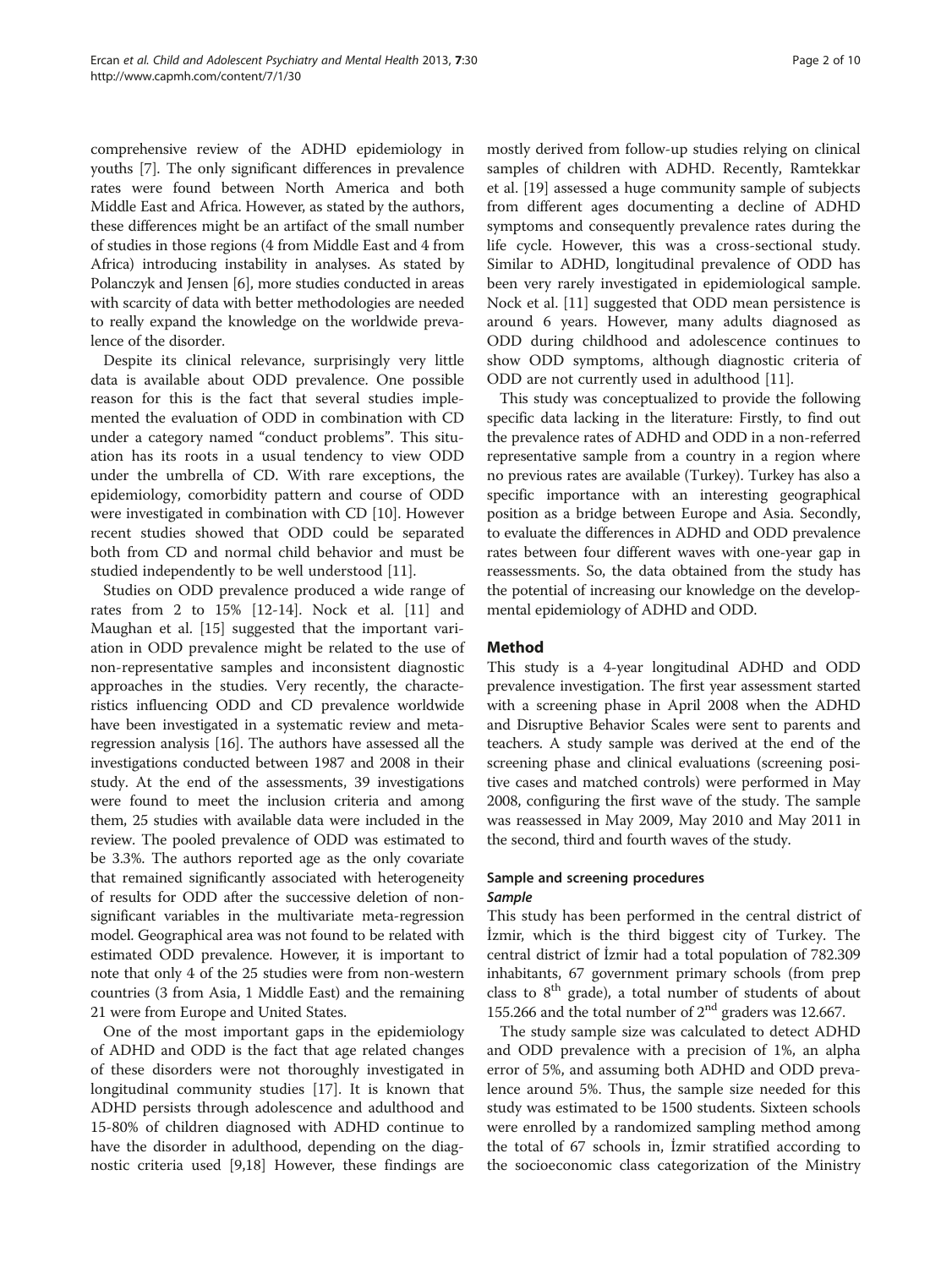of National Education Izmir Provincial Directorate. Among these 16 schools, 1500 cases were selected again with a randomized sampling method. Parents provided written informed consents for the participation of their children and the necessary legal approvals and Universities Ethical Committee approval were obtained.

# Screening procedures

The Turgay DSM-IV Disruptive Behavior Disorders Rating Scale (T-DSM-IV-S) was used as a screening instrument in this study. The items in the scale are identical to the list of symptoms described in the DSM-IV criteria for ADHD (inattention: 9 items, hyperactivity-impulsivity: 9 items), ODD (8 items) and CD (15 items). The T-DSM-IV-S was developed by Turgay [\[20](#page-8-0)] and translated and adapted in Turkish by Ercan et al. [\[21\]](#page-8-0). The symptoms are scored by assigning a severity estimate for each symptom on a 4-point Likert-type scale (namely,  $0 = not$  at all;  $1 =$  just a little;  $2 =$  much; and  $3 =$  very much). Ratings of "much" and "very much" for each item were considered positive, as done in other similar investigations. Scales derived from DSM-IV diagnostic criteria for ADHD, such as the AD/HD Rating Scale IV, have shown adequate criterion-related validity and good reliability in different cultures both for parent and teacher reports [\[22,23](#page-8-0)]. The same is true for scales derived from DSM-IV diagnostic criteria for ODD, such as SNAP-IV ODD [\[24](#page-8-0),[25](#page-8-0)].

T-DSM-IV-S was sent to the parents and teachers of the 1500 randomly selected cases. Cases with completed forms were admitted to the study. The cases with incomplete parent or teacher scales were excluded. Parent and teacher forms of 1455 cases were taken back and considered valid, making the response rate 97%.

For the screening of ADHD; students with at least 5 symptoms of inattention and or hyperactivity/impulsivity on both teacher and parent scales were considered to have positive screening for ADHD. This method was called as "and rule" and it is known to be a conservative approach. This cutoff point was reported to have a high sensitivity (82%) and the highest negative predictive power (96%) for the screening of ADHD in a previous study [[26](#page-8-0)]. All positively screened subjects and their parents were invited to participate in the second stage of the study  $(N = 86)$ .

Similarly, ODD screening relied on the "and rule" method. Students with at least 3 symptoms of ODD on both teacher and parent scales were considered to have positive screening for ODD. The aim was again to decrease the false negative ratio. In addition, some investigators suggested that the threshold of 3 symptoms might be enough for ODD diagnosis [[10](#page-8-0),[27](#page-8-0)]. Like the ADHD screening positive cases, all ODD screening

positive cases were invited to participate in the second stage of the study  $(N = 43)$ .

Among the ADHD screening positive cases  $(n = 86)$ and ODD screening positive cases  $(n = 43)$ , 59 cases were only screening positive for ADHD, 16 cases were only positive for ODD and 27 cases were positive for both ADHD and ODD. The control groups for ADHD and ODD screening positive cases were constituted by screening negative children individually matched for sex and parental education level. For ADHD, all cases both in the study group and with one exception in the control group were enrolled into the study, totalizing 171 cases (86 positive screening, 85 negative screening). One screen negative case was excluded since his parents did not want to participate in the study. In the ODD group, all the study and control group cases agreed to participate in the study, so totally 86 cases were recruited for the study (43 screening positive, 43 screening negative). Since 27 cases were positive for both ADHD and ODD, the total number of cases that were enrolled into the study was  $203$  (screening positive cases:  $86 + 43-27 = 102$ ; screening negative cases:  $86 + 43-27-1 = 101$  and total sample:  $102 + 101 = 203$ ) Since the sample of cases that matched for sex and parental education with the screen positive cases was larger; a random sample was selected among them to serve as controls.

# Diagnostic procedures

Positive and negative screening cases for ADHD and ODD diagnoses completed clinical assessments that included the Schedule for Affective Disorders and Schizophrenia for School Age Children Present and Lifetime version (K-SADS-PL) [[28](#page-8-0)]. The K-SADS-PL is a highly reliable semi-structured interview for the assessment of a wide range of psychiatric disorders. Turkish reliability and validity study of K-SADS-PL was conducted by Gokler et al. [[29](#page-8-0)]. Cognitive evaluation relied on the Vocabulary and Block Design subtests of the WISC-R [[30](#page-8-0)] that was administered by a trained psychologist to estimate the child's overall IQ. Parents and teachers were interviewed by a study nurse to assess the presence of impairment criterion.

In the evaluation of impairment criteria, firstly parents were interviewed about 4 areas: the child's relationships with his/her sibling(s), friends, ability to do his/her homework and general adjustment at home. In the interviews with teachers, again 4 domains were evaluated: Whether the patient was considered problematic or not, his/her relations with friends at school, his/her general success in subjects and lastly the self-esteem level of the children. The case was considered to be impaired if he/she was rated as very problematic in at least one area or a little problematic in two or more areas. Similar approaches were previously used in other epidemiologic studies [\[31](#page-8-0),[32](#page-8-0)].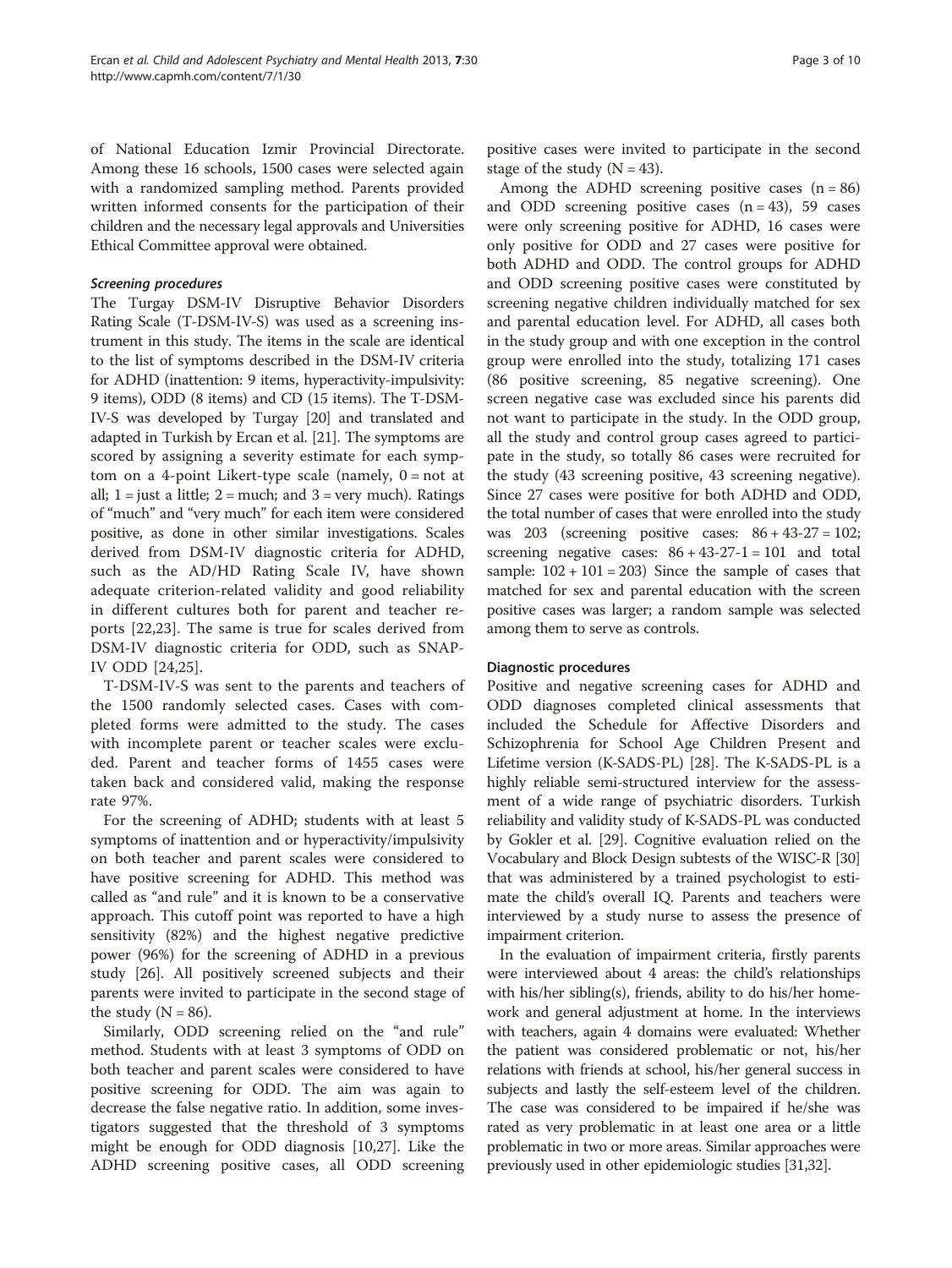All the original interviews were made blind to the screening status of the cases. "A best estimate procedure" was used to determine final diagnoses [\[33\]](#page-8-0). "Best estimate procedure" is defined here as determining diagnostic status after reviewing all teacher and parent's scales, semi-structured interviews conducted with parents and children (K-SADS-PL), WISC-R results, and the evaluation of impairment criterion by an independent interviewer in separate interviews conducted with teachers and parents.

In the  $2^{nd}$ ,  $3^{rd}$  and  $4^{th}$  waves of the study, subjects from both the study and control groups of the first year were called back for reevaluation in the same school settings. All the procedures of the original study except than WISC-R were performed to the study participants by the same researchers in these waves.

In the ADHD group, 3 cases from the study group and 2 cases from the control group could not be reached in the 2nd wave (response rate of the 2nd year of the study was determined to be 97%). In the 3rd wave, same 3 cases from the study group could not be reached again but the two cases of the control group who were not reached in the 2nd wave were reached this time, making the total number of cases evaluated in the 3rd wave 168 (response rate = 98%). In the 4th wave, 5 cases from the study group and 4 cases from the control group could not be reached that decreased the response rate to 94.7%.

In the ODD group, 3 cases from the study group could not be reevaluated in the 2nd wave because their parents refused to take part in this wave; making the total number to be 83. However, all the cases including the 3 excluded cases of the 2nd wave agreed to take part in the 3rd wave and the entire original sample were assessed. Three cases from the study group and 2 cases from the control group could not be reached in the  $4<sup>th</sup>$ wave. Thus the response rates in the  $2<sup>nd</sup>$ ,  $3<sup>rd</sup>$  and  $4<sup>th</sup>$ waves of the study were 96.5%, 100% and 94.2% respectively.

# Data analysis

Prevalence rates of ADHD and ODD were calculated according to a standard formula as suggested by Rohde et al.  $[26]$ : Pe = cd + nns  $(1-npv)/n$ , where Pe is the estimated prevalence, cd are the cases during the diagnostic phase, nns is the number of negative screenings that were not assessed at diagnostic phase, npv is the negative predictive value of screening instrument and n is the sample size. The negative predictive value is the number of times that the screening instrument said that the subject was a non-ADHD case and the diagnostic assessment confirms the subject as a non-ADHD case. The subtraction of 1-negative predictive value gives the percentage of correct diagnosis in screening negatives.

Thus, multiplying per number of screening negatives that were not assessed in diagnostic phase gives the number of potential real cases that were not assessed because they were screening negatives but have ADHD. Confidence interval for the estimated prevalence of ADHD and ODD was calculated with Fleiss Quadratic approximation method [[34\]](#page-8-0). For the statistical analysis, chi square test for categorical variables and paired sample t test for numeric variables were used. P values less than 0.05 were accepted to be statistically significant.

# Results

The cases were included in analyses only if both the parent and teacher scales were returned and if they were correctly filled out. Thus out of 1500 children, 1455 (between 8 to 12 years of age) were included in the screening phase and the response rate was found to be 97% (43.1% of the subjects were females and 56.9% males).

# Prevalence rates

Using a best estimate procedure, 89 subjects were diagnosed as having ADHD (82 of these cases were from positive, and 7 of them were from negative screening group) in the wave 1. In the second wave of the study, 68 subjects from screen (+) group and 7 subjects from screen (−) group were diagnosed as ADHD (total = 75 subjects); in the third wave,  $65$  subjects from screen  $(+)$ group and 7 subjects from screen (−) group were diagnosed to be ADHD (total  $= 72$  subjects) and in the fourth wave, 53 subjects from screen (+) group and 8 subjects from screen (−) group were diagnosed to be ADHD (total = 61 subjects). Prevalence rates in each wave were calculated as the number of cases detected in the diagnostic phase + number of screening negatives that were not assessed in diagnostic phase  $\times$  (1 – negative predictive value)/sample size. The prevalence rates were calculated in such a complex way, because simply dividing the number of cases by the sample size would not count the cases that have the diagnosis when the screening was negative. In other words, since no screening test has 100% accuracy, there are always false negatives. The formula presented adjusts prevalence for the performance of the screening instrument. So, ADHD prevalence was calculated to be  $13.38\%$  (95% CI = 11.75-15.43) in the first wave, 12.53% (95% CI = 11.02-14.53) in the second wave, 12.22% (95% CI = 10.77-14.18) in the third wave and 12.91%  $(95\% \text{ CI} = 11.48 - 16.44)$  in the fourth wave.

For ODD, 31 cases (29 from positive screening group and 2 from negative screening group) were diagnosed to be ODD in the first wave. Since DSM-IV does not allow ODD diagnosis in the presence of conduct disorder; 8 cases with both ODD and CD diagnosis ("inclusive ODD diagnosis") were subtracted from the total number; leaving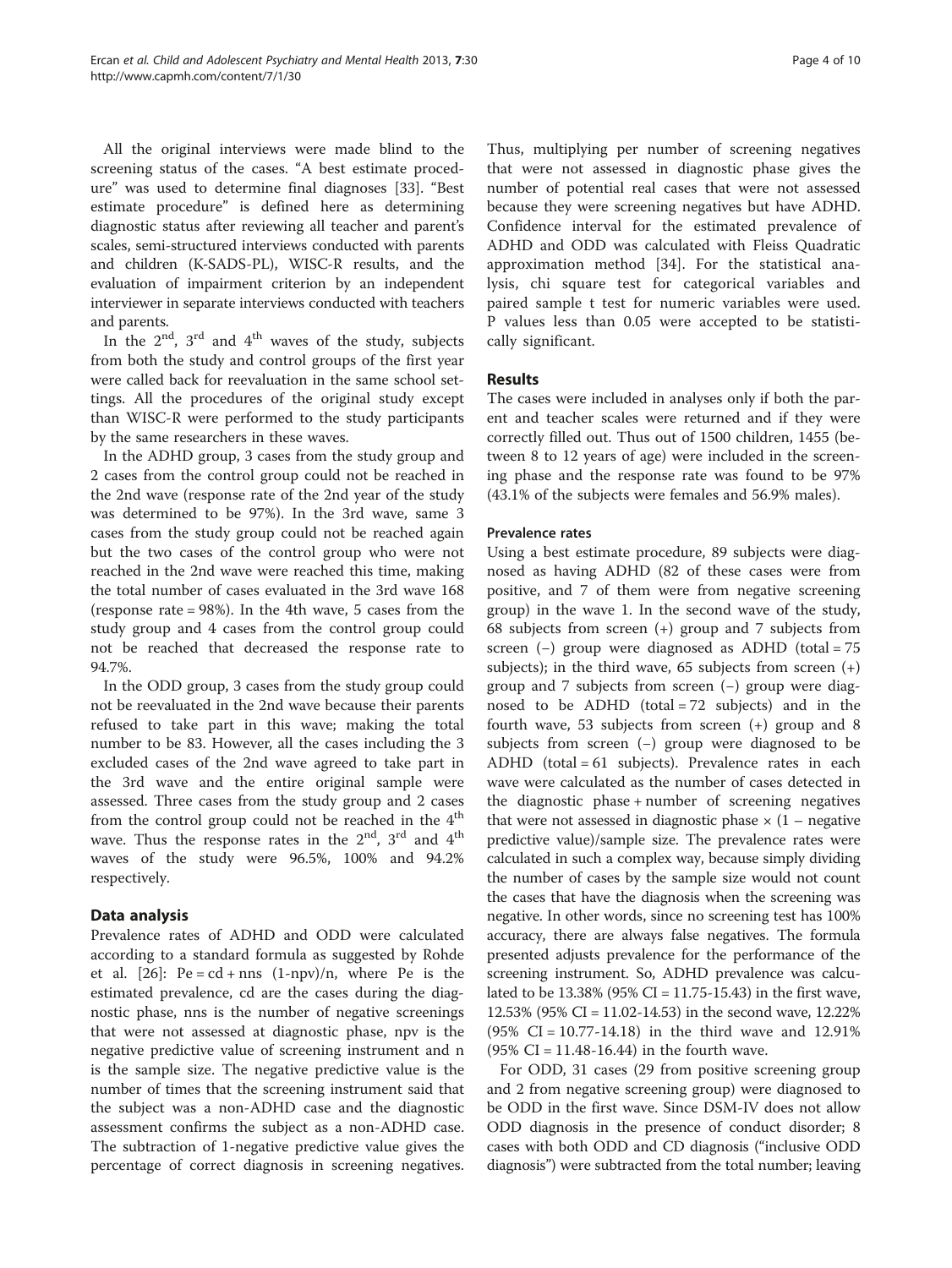23 cases (22 from positive screening, 1 from negative screening group) with DSM-IV diagnosis of ODD. In the second wave, 22 of the first 23 ODD (+) cases and 61 of 63 ODD (−) cases could be assessed and among these, 9 ODD (+) cases were still found to be ODD. Five new cases from ODD (−) group in the first wave were diagnosed to be ODD in the second wave making the total number equal 14. None of the screen negative cases were diagnosed as ODD in the second wave of the study. In the third wave, all the subjects of first wave were reached and among them 13 subjects from the positive screening group were diagnosed as ODD. In the third wave of the study, 2 subjects from the negative screening group was detected to be ODD making a total number of 15 subjects to be ODD (+) (10 of these 15 subjects had been assessed as ODD (+) in the first wave and other 5 were new diagnosis). In the fourth wave of the study, 9 subjects from screen (+) group and 2 subjects from screen (−) group

subjects had been assessed as ODD (+) in the first wave). ODD prevalence was found to be  $3.78\%$  (95% CI = 3.48-6.33) in the first year, 0.96% (95% CI = 0.95-3.64) in the second year,  $5.42\%$  (95% CI =  $5.04 - 8.27$ ) in the third year and  $5.35\%$  (95% CI = 4.79-10.91) in the fourth year of the study. When the findings from 4 waves were evaluated concomitantly; 13.21% of the cases were found to be diagnosed as ODD in at least one wave of the study; while 0.21% of the cases were diagnosed to be ODD in all three waves. The mean ODD prevalence of three waves was found to be 3.87%.

were diagnosed as ODD (total = 11 subjects; 6 of these 11

# Diagnostic stability among waves

It was found that 74 subjects among the ADHD (+) cases of first wave (89 cases) were still found to be ADHD (+) in the second wave (3 cases were not reached). One subject who was ADHD (−) in the first wave received the ADHD diagnosis, making the total number of ADHD diagnosed cases 75 in the second wave. Thus 86% of the ADHD (+) cases of first wave were still ADHD (+) in the second wave. In the third wave, 70 subjects among the ADHD (+) cases of first wave were still found to be ADHD  $(+)$ (3 cases were not reached). Two subjects who were ADHD (−) in the first wave received ADHD diagnosis making the total number of ADHD diagnosed cases 72 in the third wave. Thus 81.4% of the ADHD (+) cases of first wave were still ADHD (+) in the third wave. In the fourth wave, 57 subjects among the ADHD (+) cases of first wave and 4 cases of ADHD (−) in the first wave were diagnosed as ADHD.

Kappa values to estimate test-retest reliability for ADHD diagnosis were found to be: a) 0.84 between the first and second waves; b) 0.78 between the first and third waves; c) 0.62 between first and fourth waves; d) 0.85 between the second and third waves; e) 0.70 between

second and fourth waves and f) 0.69 between third and fourth waves (see Table 1).

Around 41%, 43.5% and 27.3% of ODD cases diagnosed in the first wave were still diagnosed to be ODD in the second and third waves respectively. Kappa values to estimate the diagnostic test-retest reliability of ODD were found to be a) 0.37 between the first and second waves; b) 0.40 between the first and third waves and c) 0.22 between the first and fourth waves (see Table 1).

#### Comorbid diagnosis

As expected, the main comorbid diagnoses for ADHD in the four waves were ODD: 61.8%, 45.3%, 40.8%, 39.3; CD: 18.0%, 17.3%, 12.7%, 24.6%; anxiety disorders: 32.6%, 12.0%, 5.6%, 4.9%; mood disorders: 12.4%, 2.7%, 9.9%, 11.5%; tic disorders: 6.7%, 6.7%, 6.9%, 8.2%; enuresis 19.1%, 8.0%, 4.2%, 3.3%, and encopresis 9.0%, 1.3%, 0%, 0% respectively. In addition, also as expected, the main comorbid diagnose for ODD in the four waves was ADHD: 87.0%, 92.9%, 100%, 72.7%. The comorbid diagnoses according to waves are given in Table [2](#page-5-0) and Table [3.](#page-5-0)

#### ADHD and ODD correlates

Male predominance was seen in both ODD and ADHD groups in all three waves of the study although statistical significance was not obtained (male/female ratio in  $ADHD = 3.2, 3.4, 3.5, 5.8$  respectively in each wave.

| Table 1 Distribution of ADHD and ODD diagnosis among |  |  |
|------------------------------------------------------|--|--|
| cases according to waves                             |  |  |

|                 |                | <b>ADHD diagnosed cases</b> |              |                | ODD diagnosed cases |              |  |  |  |
|-----------------|----------------|-----------------------------|--------------|----------------|---------------------|--------------|--|--|--|
|                 |                | Diagnosis (n)               | <b>Total</b> | Diagnosis (n)  |                     | <b>Total</b> |  |  |  |
| Screening       | $(+)$          | $(-)$                       | (n)          | $(+)$          | $(-)$               | (n)          |  |  |  |
|                 |                |                             |              | 1st WAVE       |                     |              |  |  |  |
| Screening (+)   | 82             | $\overline{4}$              | 86           | 22             | 21                  | 43           |  |  |  |
| Screening $(-)$ | 7              | 78                          | 85           | 1              | 42                  | 43           |  |  |  |
| <b>Total</b>    | 89             | 82                          | 171          | 23             | 63                  | 86           |  |  |  |
|                 |                |                             | 2nd WAVE     |                |                     |              |  |  |  |
| Screening (+)   | 68             | 15                          | 83           | 14             | 26                  | 40           |  |  |  |
| Screening $(-)$ | 7              | 76                          | 83           | $\Omega$       | 43                  | 43           |  |  |  |
| <b>Total</b>    | 75             | 91                          | 166          | 14             | 69                  | 83           |  |  |  |
|                 |                |                             | 3rd WAVE     |                |                     |              |  |  |  |
| Screening (+)   | 65             | 18                          | 83           | 13             | 30                  | 43           |  |  |  |
| Screening $(-)$ | $\overline{7}$ | 78                          | 85           | $\mathfrak{D}$ | 41                  | 43           |  |  |  |
| Total           | 72             | 96                          | 168          | 15             | 71                  | 86           |  |  |  |
|                 |                | 4th WAVE                    |              |                |                     |              |  |  |  |
| Screening (+)   | 53             | 28                          | 81           | 9              | 31                  | 40           |  |  |  |
| Screening $(-)$ | 8              | 73                          | 81           | $\mathfrak{D}$ | 39                  | 41           |  |  |  |
| Total           | 61             | 101                         | 162          | 11             | 70                  | 81           |  |  |  |

ODD Opposition defiant disorder, ADHD Attention Deficit Hyperactivity Disorder.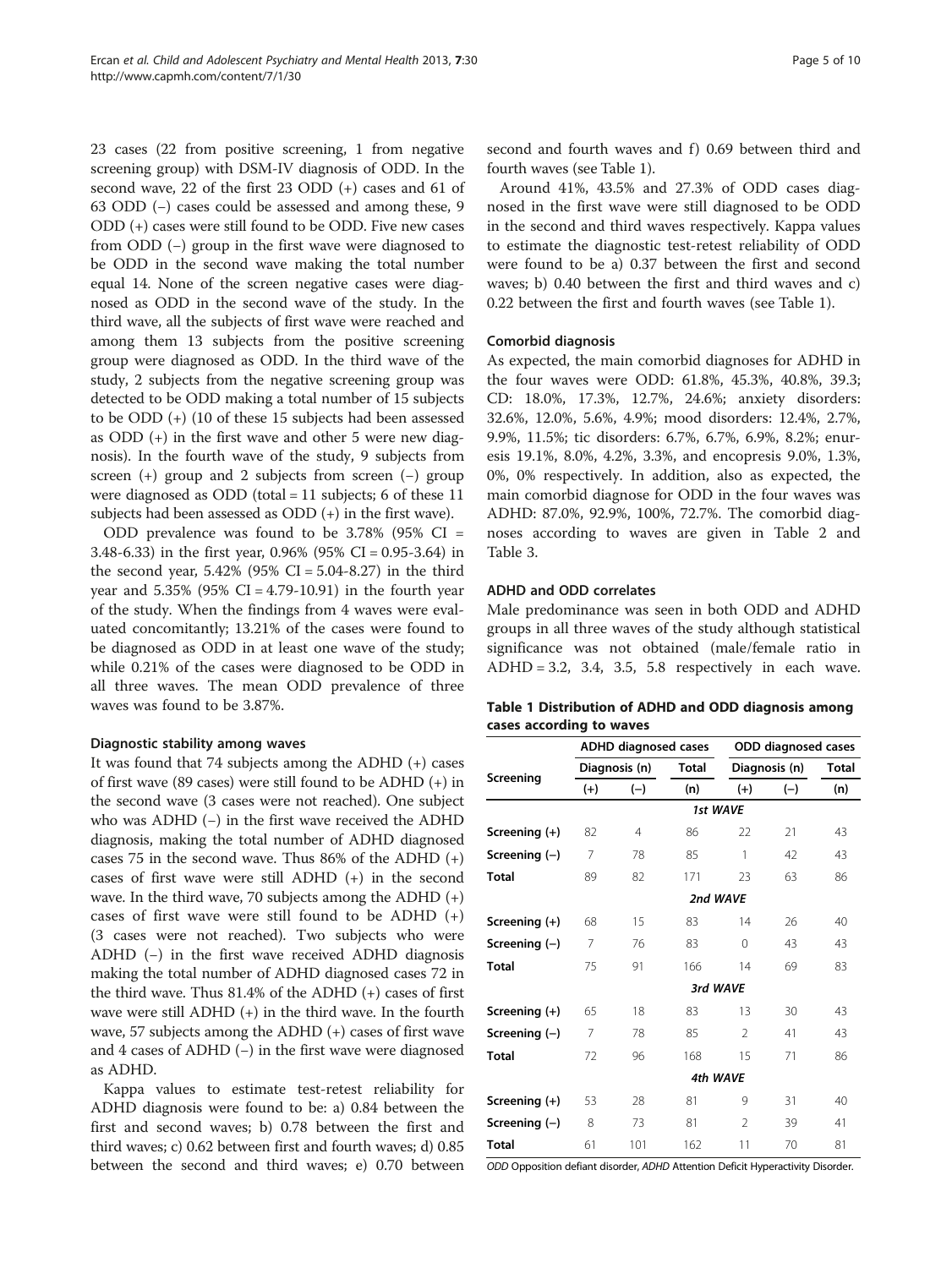<span id="page-5-0"></span>

| Table 2 Distribution of comorbid diagnoses among ADHD (4) and ADHD (-) cases according to waves |  |  |  |
|-------------------------------------------------------------------------------------------------|--|--|--|
|-------------------------------------------------------------------------------------------------|--|--|--|

|                          | 1 <sup>st</sup> wave   |                | 2 <sup>nd</sup> wave   |                        | 3 <sup>rd</sup> wave     |                        | 4 <sup>th</sup> wave   |                         |
|--------------------------|------------------------|----------------|------------------------|------------------------|--------------------------|------------------------|------------------------|-------------------------|
|                          | $ADHD (+)$<br>$N = 89$ | $ADHD (-)$     | $ADHD (+)$<br>$N = 75$ | $ADHD (-)$<br>$N = 91$ | $ADHD (+)$<br>$N = 72$   | $ADHD (-)$<br>$N = 96$ | $ADHD (+)$<br>$N = 61$ | $ADHD (-)$<br>$N = 101$ |
|                          |                        | $N = 82$       |                        |                        |                          |                        |                        |                         |
|                          | $n-%$                  | $n-%$          | $n-%$                  | $n-%$                  | $n-%$                    | $n-%$                  | $n-%$                  | $n-%$                   |
| <b>ODD</b>               | $55 - 61.8\%$          | $6 - 7.3\%$    | 34-45.9%****           | $5 - 5.4%$ ****        | 29-40.3%*                | $7 - 7.3\%$            | 24-39.3%               | $8 - 7,9%$              |
| CD                       | 16-18.0%               | $1 - 1.2\%$    | $13 - 17.6\%$ ****     | $3 - 3.3%$ ****        | $9 - 12.5\%$             | $\mathbf{L}^*$         | 15-24,6%               | $1 - 1\%$               |
| <b>Anxiety Disorders</b> | 29-32.6%               | 18-22%         | $9 - 12.2%$            | $6 - 6.5%$             | $4 - 5.6%$               | $6 - 6.3%$             | $3 - 4.9%$             | $9 - 8.9\%$             |
| Mood Disorders           | $11 - 12.4%$           | $5 - 6.1%$     | $2 - 2.7%$             | $1 - 1.1%$             | 7-9.7%***                | $2.2.1\%$ ***          | $7 - 11.5%$            | $1 - 1\%$               |
| <b>Tic Disorders</b>     | $6 - 6.7%$             | $4 - 4.9%$     | $2 - 2.7%$             | $- -$                  | $1 - 1.4%$               | $- -$                  | $5 - 8.2%$             | $\qquad \qquad -$       |
| Enuresis                 | 17-19.1%               | $11 - 13.4%$   | $6 - 8.1%$             | $5 - 5.4%$             | $3 - 4.2%$               | $3 - 3.1%$             | $2 - 3.3%$             | $1 - 1\%$               |
| Encopresis               | $8 - 9.0\%$ **         | $1 - 1.2\%$ ** | $1 - 1.4%$             | $1 - 1.1%$             | $\overline{\phantom{a}}$ | $1 - 1\%$              |                        |                         |

\*The comorbidity rates presented are based in the independent sub-samples assessed for ADHD. So, ODD comorbid rates does not match the number of ODD cases assessed in the ODD sub-sample.

ODD Opposition defiant disorder, CD Conduct Disorder, ADHD Attention Deficit Hyperactivity Disorder.

N = Number of patients with or without ADHD diagnosis, n = number of patients with comorbid diagnosis, % = Percentage of patients with comorbid diagnosis. Bold values mark statistically significant difference.

 $^{*}p$  < 0.001,  $^{**}p$  = 0.023,  $^{***}p$  = 0.034.

Male/female ratio in  $ODD = 10.5$ , 6, 14, respectively in each wave). Moreover, no significant difference was found between the ADHD  $(+)$  and  $(-)$  cases and ODD  $(+)$  and (−) cases in socio-demographic variables (parent education and neighborhood) in any wave (data available upon request). Finally, no significant difference was found between the ADHD  $(+)$  and ADHD  $(-)$  cases and ODD  $(+)$ and ODD (−) cases in estimated IQs. (Mean estimated IQ for ADHD (+) cases: 78.60 (SD: 26.70), for ADHD (−) cases: 86.06 (SD: 24.68);  $t = -1.864$ ,  $df = 164$ ,  $p = 0.064$ . Mean estimated IQ for ODD (+) cases: 86.14 (SD: 29.03), for ODD  $(-)$  cases: 89.52 (SD: 28.59); t = -0.477, df = 83,  $p = 0.635$ ).

### **Discussion**

This study is a 4-year longitudinal investigation on the ADHD and ODD prevalence rates conducted in Turkey which is an interesting geographical area standing on the intersection of Europe, Asia and Middle East. It is important to note that these 3 areas have very few investigations on the prevalence of child mental disorders including ADHD and ODD. Our findings on ADHD for the 4 waves (consecutively 13.38%, 12.53%, 12.22% and 12.91%) were remarkably higher than the worldwide pooled childhood prevalence of ADHD (6.48%) [\[7](#page-8-0)]. On the other hand, the prevalence rates of ODD were found to be 3.77%, 0.96%, 5.41%, 5.35% respectively in the first, second, third and fourth waves and the mean ODD prevalence was found to be 3.87% which was surprisingly very close to the worldwide pooled prevalence of ODD (3.3%) [[16\]](#page-8-0).

The five main findings from this study were: 1) A substantially higher prevalence of ADHD in school-age children in Turkey compared to the one reported in a

|                          |                      | -          | -                       |                  |                      | -          |                      |               |
|--------------------------|----------------------|------------|-------------------------|------------------|----------------------|------------|----------------------|---------------|
|                          | 1 <sup>st</sup> wave |            | $2^{\text{nd}}$<br>wave |                  | 3 <sup>rd</sup> wave |            | 4 <sup>th</sup> wave |               |
|                          | $ODD (+)$            | ODD $(-)$  | $ODD (+)$               | $ODD (-)$        | $ODD (+)$            | $ODD (-)$  | $ODD (+)$            | $ODD (-)$     |
|                          | $N = 23$             | $N = 63$   | $N = 14$                | $N = 69$         | $N = 15$             | $N = 71$   | $N = 11$             | $N = 70$      |
|                          | $n-%$                | $n-%$      | $n-%$                   | $n-%$            | $n-%$                | $n-%$      | $n-%$                | $n-%$         |
| <b>ADHD</b>              | 20-87.0%             | 20-31.7%   | 13-92.9%**              | $32 - 46.4\%$ ** | 15-100%              | 30-42.3%   | $8 - 72.7%$          | $20 - 28.6\%$ |
| <b>Anxiety Disorders</b> | 7-30.4%              | 26-41.3%   | $2 - 14.3%$             | $5 - 7.2%$       | --                   | $2 - 2.8%$ | --                   | $4 - 5.7%$    |
| Mood Disorders           | $2 - 8.7%$           | $6 - 9.5%$ | $-$                     | $1 - 1.4%$       | $1 - 6.7%$           | $4 - 5.6%$ | $- -$                | $3 - 4.3%$    |
| <b>Tic Disorders</b>     | $2 - 8.7%$           | $4 - 6.3%$ | $1 - 7.1%$              | $1 - 1.4%$       | --                   | $1 - 1.4%$ | $1 - 9.1\%$          | $- -$         |
| Enuresis                 | $3 - 13.0%$          | 12-19.0%   | $2 - 14.3%$             | $6 - 8.7%$       | $-$                  | $3 - 4.2%$ |                      | $2 - 2.9%$    |
| Encopresis               | $3 - 13.0%$          | $1 - 1.6%$ |                         |                  | --                   | $- -$      |                      |               |

Table 3 Distribution of comorbid diagnoses among ODD (+) and ODD (-) cases according to waves\*

\*The comorbidity rates presented are based in the independent sub-samples assessed for ODD. So, ADHD comorbid rates does not match the number of ADHD cases assessed in the ADHD sub-sample.

ODD Opposition defiant disorder, ADHD Attention Deficit Hyperactivity Disorder.

N = Number of patients with or without ODD diagnosis, n = Number of patients with comorbid diagnosis, % = Percentage of patients with comorbid diagnosis. Bold values mark statistically significant difference.

 $p < 0.001, p^*p = 0.001.$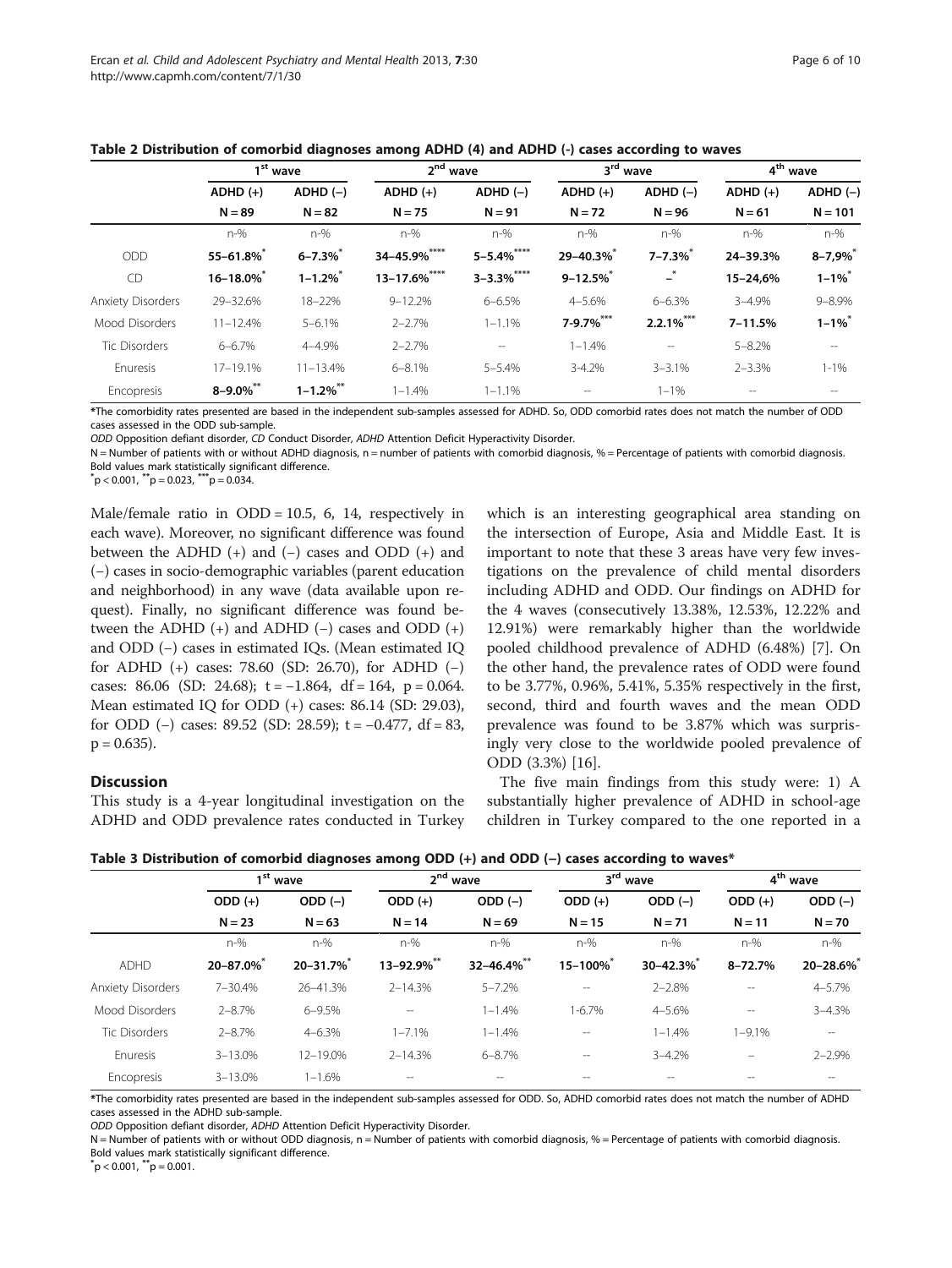recent meta-analyses including studies from several different countries [\[7](#page-8-0)]. This difference becomes more important when we consider that diagnostic procedures followed in our study included even an independent measure of impairment; 2) The consistency of the 4-year average ODD prevalence with the literature, in spite of the fluctuations between the waves; 3) Remarkable true positivity of screening for ADHD (high positive predictive value), as well as clear stability of the diagnosis and reliable Kappa values throughout the 4 consecutive assessments with one year intervals; 4) Lower true positivity of screening for ODD and less stable ODD diagnosis with smaller Kappa values throughout the 4-years interval compared to ADHD; 5) much larger prevalence of ODD among boys than girls.

In Turkey, ADHD prevalence was not previously studied in extensive investigations, but two studies with diagnostic procedures including only parent and teacher scales reported the prevalence of ADHD in school age children between 6–12 and 6–15 years as 8.1% and 8.4 respectively [[35,36\]](#page-8-0). It was interesting to find a higher ADHD prevalence in spite of the use of stricter methodology in our study. Moreover, ODD and ADHD prevalence rates were determined with same methodology but only ADHD prevalence rates were found to be high throughout the 4 waves. The ODD prevalence was found to be much less than the previous studies conducted in Turkey that was based on scale assessments [\[35,36](#page-8-0)]. These results may raise the question "whether ADHD is more prevalent in Turkish children than some other parts of the world?" Considering the migratory origin of Turkish people, which was officially registered with "sella turcica" in anatomy, and the relation between migration and DRD4 gene (one of the most important candidate genes in ADHD etiology) this hypothesis worth to be investigated [[37\]](#page-8-0).

One of the most important aspects of ADHD epidemiology is the course of the disorder across the life span. The ADHD prevalence tends to decrease with age and 60% of the cases diagnosed as ADHD during childhood continue to be diagnosed with ADHD in adulthood [\[38](#page-8-0)]. But most of the data supporting this idea is derived from follow-up studies of clinical samples. There are scarce data from longitudinal non-referred samples [[17\]](#page-8-0). In the study of Cohen et al. [[39\]](#page-8-0) which was an 8 year follow-up study, ADHD prevalence was found to be 12.8%, 9% and 6% in the same cohort in the following age ranges: 10– 13, 14–16 and 17–20 year. In another study conducted in Spain among children at 8, 11 and 15 years old, ADHD prevalence was found to be 14.4%, 5.3% and 3%, respectively [[40\]](#page-8-0), and in another study 6.8% in the same country [[41\]](#page-8-0). A study from Canada, reported ADHD prevalence as 5.5%, 4% and 2.5% among 6–8, 9–11 and 12–14 years-old subjects, respectively [[42\]](#page-8-0). When the

results of these studies are evaluated, a 0.5 to 1% decrease in ADHD prevalence rates in average is found for each 1-year increase in age. In our study, we detected a decrease of 0.47% in the prevalence rates of ADHD between the first and fourth waves which is completely consistent with previous studies. The future follow up of the subjects of this study will provide more information about the lifelong prevalence of ADHD.

One interesting finding was the fluctuation of ODD prevalence rates among the three waves. It has been known that variations like presence or absence of diagnosis are frequent in longitudinal studies [\[43](#page-8-0)]. Lavigne et al. [[44\]](#page-8-0) evaluated 510 children aged 2–5 years old with ODD for a period of 48–72 months at 5 separate waves and they stated that part of the fluctuations among the waves involves a move from exceeding a diagnostic threshold to a subthreshold status and vice versa. In our study these fluctuations may be explained similarly.

While the mean ODD prevalence found in this study is very consistent with the literature; distribution of the cases according to sex is quite different than previous literature findings. Female/male ratio of ODD was around 1/10 in all three waves of our study. This is a quite large difference, although statistical significance was not obtained. ODD prevalence was reported to be higher in boys than in girls in most of the previous studies, especially in preadolescent period. Among the previous literature, there is only one study with similar findings to our results in terms of male/female ODD ratio; but nevermore only in a subgroup of the study (Female/Male =  $1/4$ ) [[45](#page-8-0)]. In that study, disruptive behavior disorders prevalence rates were compared among the Puerto Ricans living in Puerto Rico and New York and male–female difference was found to be quite large only among the cases between ages 5–9 living in New York; while in other residency places and age groups, large differences were not found in spite of the dominancy of males [\[45\]](#page-8-0). Although cultural variations may be suggested as an explanation for this result from our study, the findings from another study conducted previously in Turkey reporting a very close distribution of ODD cases among boys and girls (55.5% in boys vs. 44.5% in girls) does not support this view [\[36\]](#page-8-0). It is important to note that there is an active debate on the applicability of DSM-IV ODD criteria to girls [\[30,](#page-8-0)[46](#page-9-0)]. Some authors have suggested that aggression might be expressed among girls in a different way than boys; covert aggression may be a more frequently used style among girls instead of overt aggression [\[47\]](#page-9-0). In terms of ADHD diagnosis, the dominance of boys compared to girls was an expected finding. The male/female ADHD ratio was 3.2 times higher in male than females in the first wave and 3.4 times higher in the second wave and 3.5 times higher in the third waves.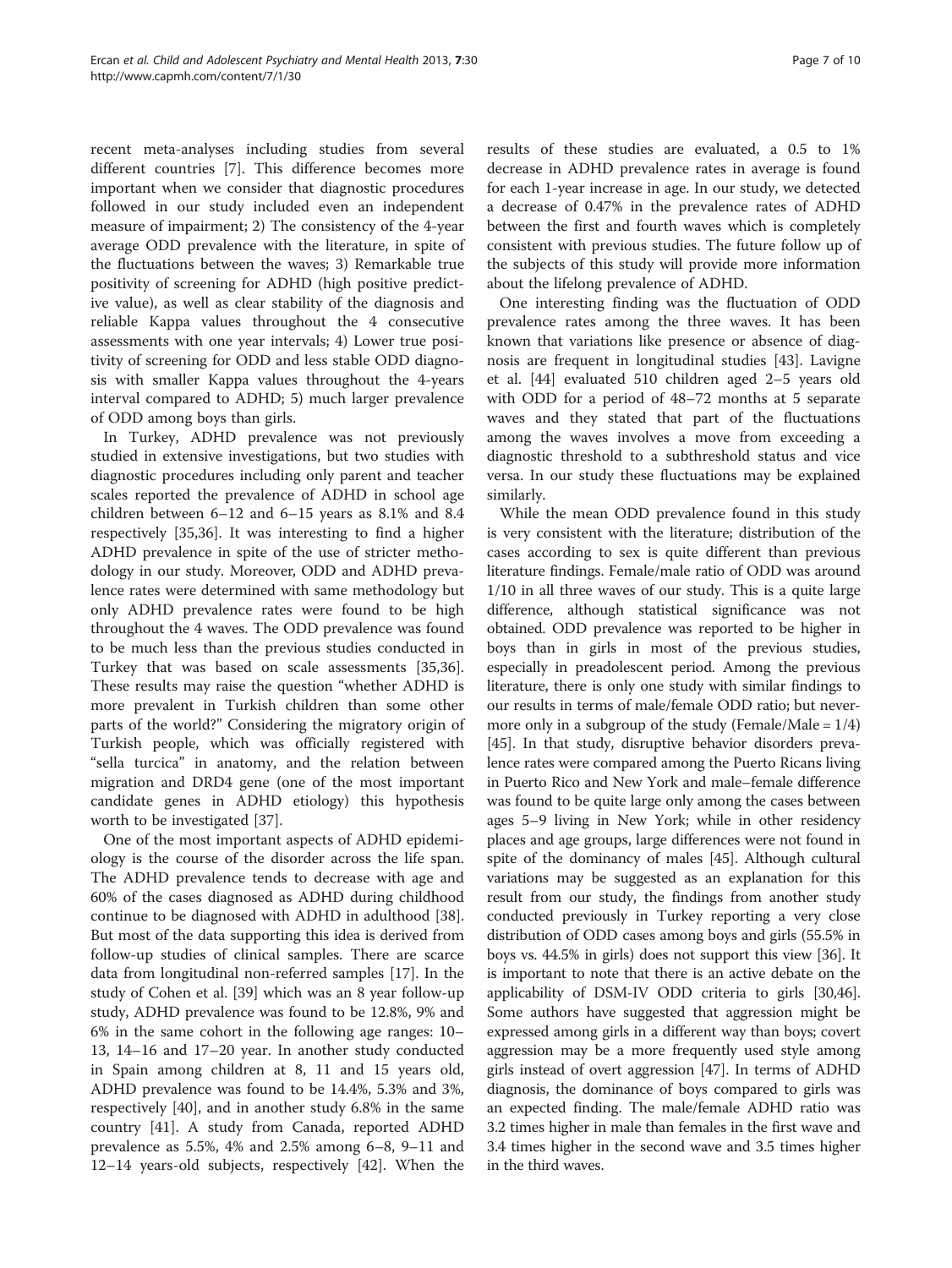<span id="page-7-0"></span>Parent education and neighborhood were the only investigated socioeconomic variables in the study and no statistically significant difference was found between controls and both ADHD and ODD groups. In an epidemiological survey from Germany, ADHD was reported to be more frequent among subjects with low socioeconomic status whereas there were no statistically significant differences with regard to geographical characteristics (e.g. urban vs. rural) [\[48\]](#page-9-0). It has been reported that ODD and CD occurs most frequent in lower socioeconomic groups [[13](#page-8-0),[46](#page-9-0)]. But it has also been stated that prevalence rates of disruptive behavior disorder in the disadvantaged neighborhoods compared with advantaged inner-city neighborhoods have not been sufficiently documented, and the current evidence on possible differences in the prevalence of ODD and CD in rural and urban environments is mixed [2,[13\]](#page-8-0).

#### Limitations

Our findings should be understood in the context of some limitations. First, this is a regional study of ADHD and ODD prevalence and the results may not generalize to other areas of Turkey. Second, we only included public schools. Therefore, cases found in the top socioeconomic group may not be sufficiently represented. Thirdly, socioeconomic status was not extensively evaluated in this study. Finally, we did not assess all possible comorbidities.

# Conclusion

Our findings describe the ADHD prevalence rates and stability for the first time in a region where no previous study was conducted implementing a careful and extensive diagnostic procedure. Surprisingly, even after using strict criteria with impairment assessments, we found a high ADHD prevalence rate for children at 8 to 10 years of age. In addition, ADHD diagnosis was quite stable in reassessments one, two and three years after. Our results argues against the hypothesis that ADHD is a cultural construct that is uniquely associated with the United States or any particular culture. More studies from regions with no previous epidemiological information on ADHD will improve our knowledge on the real impact of cultural diversity in the disorder.

In addition, to the best of our knowledge, this study was the first longitudinal prevalence study which evaluated ODD in particular by assessing it separately from CD. This study was designed with the aim to investigate ODD prevalence in a non-referred school sample, with a well defined and sufficient sample size, by three stage evaluation and by considering impairment criteria and employing best estimate procedure for diagnosis. An ODD prevalence which was very consistent with the worldwide pooled prevalence was found in the study but diagnostic stability was found to be much lower compared to ADHD diagnosis. The results obtained from this longitudinal study should be confirmed with future studies using state of the art methodologies in different regions of Turkey.

# Clinical significance

The findings of the study described the ADHD prevalence rates and stability for the first time in Turkey which is a region where no previous study was conducted implementing a careful and extensive diagnostic procedure. In addition, to the best of our knowledge, this study was the first longitudinal prevalence study which evaluated ODD in particular by assessing it separately from CD. An ODD prevalence which was very consistent with the worldwide pooled prevalence was found in the study but diagnostic stability was found to be much lower compared to ADHD diagnosis.

#### Competing interests

No financial or material support was taken for the study. Dr. Ercan is on advisory boards for Eli Lilly and Janssen. Dr. Rohde was on the speakers' bureau and/or acted as consultant for Eli-Lilly, Janssen-Cilag Turkey, Novartis and Shire in the last three years (less than U\$ 10,000 per year and reflecting less than 5% of his gross income per year). He also received travel awards (air tickets + hotel) for taking part of two child psychiatric meetings from Novartis and Janssen-Cilag. The ADHD and Juvenile Bipolar Disorder Outpatient Programs chaired by him received unrestricted educational and research support from the following pharmaceutical companies in the last three years: Abbott, Bristol-Myers Squibb, Eli-Lilly, Janssen-Cilag, Novartis, and Shire. The other authors declare that they have no competing interests.

#### Authors' contributions

All authors but LAR contributed equally to the design and conduct of the study, interpretation of the results, and writing of the manuscript. LAR was responsible for the methodology and statistical analysis of the data. All authors read and approved the final manuscript.

#### Acknowledgement

Thanks to Elif Ercan for statistical support.

#### Author details

<sup>1</sup>Department of Child and Adolescent Psychiatry, Faculty of Medicine, Ege University, Izmir 35100, Bornova, Turkey. <sup>2</sup>Child Psychiatric Division, Hospital de Clinicas de Porto Alegre, Federal University of Rio Grande do Sul, Brazil and the National Institute for Developmental Psychiatry, São Paulo, Brazil.

Received: 4 March 2013 Accepted: 29 July 2013 Published: 7 August 2013

#### References

- 1. Greene RW, Biederman J, Zerwas S, Monuteaux MC, Goring JC, Faraone SV: Psychiatric comorbidity, family dysfunction, and social impairment in referred youth with oppositional defiant disorder. Am J Psychiatry 2002, 159:1214–1224.
- 2. Loeber R, Burke JD, Lahey BB, Winters A, Zera M: Oppositional defiant and conduct disorder: a review of the past 10 years, part I. J Am Acad Child Adolesc Psychiatry 2000, 39:1468–1484.
- 3. Willcutt EG, Nigg JT, Pennington BF, Solanto MV, Rohde LA, Tannock R, Loo SK, Carlson CL, McBurnett K, Lahey BB: Validity of DSM-IV attention–deficit/ hyperactivity disorder symptom dimensions and subtypes. J Abnorm Psychol 2012, 121(4):991–1010.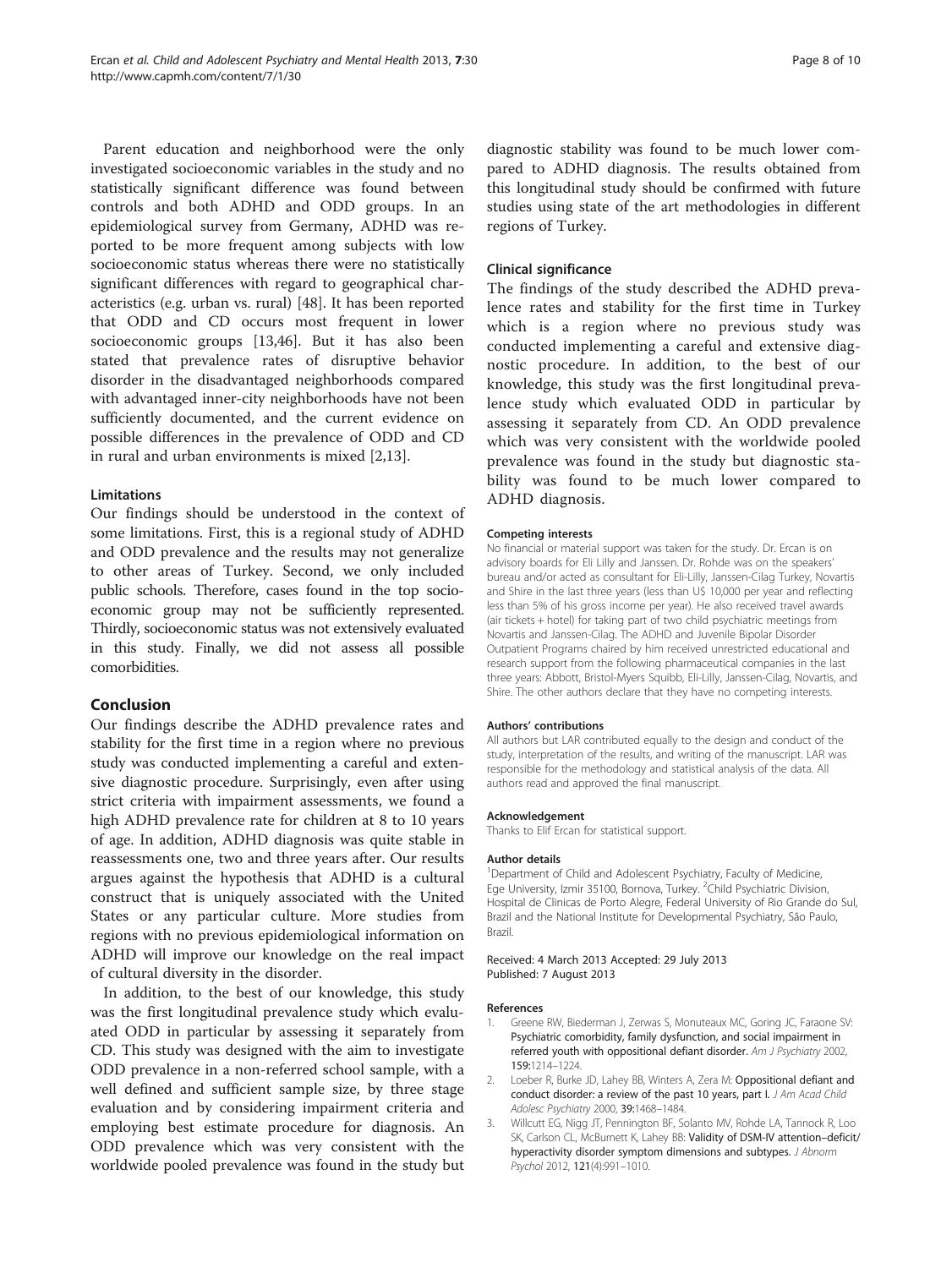- <span id="page-8-0"></span>4. Souza I, Pinheiro MA, Denardin D, Mattos P, Rohde LA: Attention-deficit/ hyperactivity disorder and comorbidity in Brazil. European Child &amp, Adolescent Psychiatry 2004, 13:243–248.
- 5. Biederman J, Petty CR, Dolan C, Hughes S, Mick E, Monuteaux MC, Faraone SV: The long-term longitudinal course of oppositional defiant disorder and conduct disorder in ADHD boys: findings from a controlled 10-year prospective longitudinal follow-up study. Psychol Med 2008, 38:1027–1036.
- Polanczyk G, Jensen P: Epidemiologic considerations in attention deficit hyperactivity disorder: a review and update. Child Adolesc Psychiatr Clin N Am 2008, 17:245–260.
- 7. Polanczyk G, De Lima MS, Horta BL, Biederman J, Rohde LA: The worldwide prevalence of ADHD: a systematic review and metaregression analysis. Am J Psychiatry 2007, 164:942–948.
- 8. Taylor E: Developing ADHD. J Child Psychol Psychiatry 2009, 50:126-132.
- Faraone SV, Biederman J, Mick E: The age-dependent decline of attention deficit hyperactivity disorder: a meta-analysis of follow-up studies. Psychol Med 2006, 36:159–165.
- 10. Angold A, Costello EJ: Toward sstablishing an empirical basis for the diagnosis of oppositional defiant disorder. J Am Acad Child Adolesc Psychiatry 2006, 35:1205–1212.
- 11. Nock MK, Kazdin AE, Hiripi E, Kessler RC: Lifetime prevalence, correlates, and persistence of oppositional defiant disorder: results from the National Comorbidity Survey Replication. J Child Psychol Psychiatry 2007, 48:703–713.
- 12. American Psychiatric Association: Diagnostic and statistical manual of mental disorders DSM-IV. Washington DC: American Psychiatric Association; 1994.
- 13. Lahey BB, Miller TL, Gordon RA, Riley A: Developmental epidemiology of the disruptive behavior disorders. In Edited by Quay H, Hogan A. New York: Plenum; 1999.
- 14. Lahey BB, Pelham WE, Loney J, Kipp H, Ehrhardt A, Lee SS, Willcutt EG, Hartung CM, Chronis A, Massetti G: Three-year predictive validity of DSM-IV attention deficit hyperactivity disorder in children diagnosed at 4–6 years of age. Am J Psychiatry 2004, 161:2014–2020.
- 15. Maughan B, Rowe R, Messer J, Goodman R, Meltzer H: Conduct disorder and oppositional defiant disorder in a national sample: developmental epidemiology. J Child Psychol Psychiatry 2004, 45:609–621.
- 16. Canino G, Polanczyk G, Bauermeister J, Rohde L, Frick P: Does the prevalence of CD and ODD vary across cultures? Soc Psychiatry Psychiatr Epidemiol 2010, 45:695–704.
- 17. Polanczyk G, Rohde LA: Epidemiology of attention-deficit/hyperactivity disorder across the lifespan. Curr Opin Psychiatry 2007, 20:386-392.
- 18. Hinshaw SP, Owens EB, Sami N, Fargeon S: Prospective follow-up of girls with attention-deficit/hyperactivity disorder into adolescence: evidence for continuing cross-domain impairment. J Consult Clin Psychol 2006, 74:489–499.
- 19. Ramtekkar UP, Reiersen AM, Todorov AA, Todd RD: Sex and age differences in attention-deficit/hyperactivity disorder symptoms and diagnoses: implications for DSM-V and ICD-11. J Am Acad Child Adolesc Psychiatry 2010, 49:217–228.
- 20. Turgay A: Disruptive behavior disorders: child and adolescent screening and rating scales for children, adolescents, parents and teachers. West Bloomfield (Michigan): Integrative Therapy Institute Publication; 1994.
- 21. Ercan ES, Amado S, Somer O, Çıkoğlu S: Development of a test battery for the assessment of attention deficit hyperactivity disorder [in Turkish]. Cocuk ve Genclik Ruh Saglığı Dergisi (Journal of Child and Adolescent Mental Health) 2001, 8:132–144.
- 22. DuPaul GJ, Power TJ, McGoey KE, Ikeda MJ, Anastopoulos AD: Reliability and validity of parent and teacher ratings of attention-deficit/ hyperactivity disorder symptoms. J Psychoeduc Assess 1998, 16:55-68.
- 23. Magnússon P, Smári J, Grétarsdóttir H, Prándardóttir H: Attention deficit/ hyperactivity symptoms in Icelandic schoolchildren: assessment with the attention deficit/hyperactivity rating scale-IV. Scand J Psychol 1999, 40:301–306.
- 24. Munkvold L, Lundervold A, Lie SA, Manger T: Should there be separate parent and teacher-based categories of ODD? Evidence from a general population. J Child Psychol Psychiatry 2009, 50:1264–1272.
- 25. Swanson JM, Kraemer HC, Hinshaw SP, Arnold LE, Conners CK, Abikoff HB: Clinical relevance of the primary findings of the MTA: success rates based on severity of ADHD and ODD symptoms at the end of treatment. J Am Acad Child Adolesc Psychiatry 2001, 40:168-179.
- 26. Rohde LA, Biederman J, Busnello EA, Zimmermann H, Schmitz M, Martins S, Tramontina S: ADHD in a school sample of Brazilian adolescents: a study of prevalence, comorbid conditions, and impairments. J Am Acad Child Adolesc Psychiatry 1999, 38:716-722.
- 27. Rowe R, Maughan B, Costello EJ, Angold A: Defining oppositional defiant disorder. J Child Psychol Psychiatry 2005, 46:1309-1316.
- 28. Kaufman J, Birmaher B, Brent D, Rao U, Flynn C, Moreci P, Williamson D, Ryan N: Schedule for affective disorders and schizophrenia for schoolage children-present and lifetime version (K-SADS-PL): initial reliability and validity data. J Am Acad Child Adolesc Psychiatry 1997, 36:980-988.
- Gokler B, Unal F, Pehlivanturk B, Cengel Kultur E, Akdemir D, Taner Y: Reliability and valıdıty of schedule for affective disorders and schizophrenia for school-age children-present and lifetime version-Turkish version (K-SADS-PL-T) [in Turkish]. Cocuk ve Genclik Ruh Saglığı Dergisi (Journal of Child and Adolescent Mental Health) 2004, 11:3.
- 30. Connor D: Aggression and antisocial behavior in children and adolescents: research and treatment. Guilford Pres: New York 2002, 18:447–457.
- 31. Brotman MA, Schmajuk M, Rich BA, Dickstein DP, Guyer AE, Costello EJ, Egger HL, Angold A, Pine DS, Leibenluft E: Prevalence, clinical correlates, and longitudinal course of severe mood dysregulation in children. Biol Psychiatry 2006, 60:991–997.
- 32. Cho SC, Kim BN, Kim JW, Rohde LA, Hwang JW, Chungh DS, Shin MS, Lyoo IK, Go BJ, Lee SE, Kim HW: Full syndrome and subthreshold attentiondeficit/hyperactivity disorder in a Korean community sample: comorbidity and temperament findings. Eur Child Adolesc Psychiatry 2009, 18(7):447–457.
- 33. Leckman JF, Sholomskas D, Thompson D, Belanger A, Weissman MM: Best estimate of lifetime psychiatric diagnosis: a methodological study. Archieve of General Psychiatry 1982, 39:879–883.
- 34. Fleiss JL: Statistical methods for rates and proportions. New York, USA: John Wiley & Sons; 1981.
- 35. Erşan EE, Doğan O, Doğan S, Sümer H: The distribution of symptoms of attention-deficit/hyperactivity disorder and oppositional defiant disorder in school age children in Turkey. Eur Child Adolesc Psychiatry 2004, 13:354–361.
- 36. Gul N, Tiryaki A, Cengel Kultur SE, Topbas M, Ak I: Prevalence of attention deficit hyperactivity disorder and comorbid disruptive behavior disorders among school age children in Trabzon. Bull Clin Psychopharmacol 2010, 20:50–56.
- 37. Chen C, Burton M, Greenberger E, Dmitrieva J: Population migration and the variation of dopamine D4 receptor (DRD4) allele frequencies around the globe. Evol Hum Behav 1999, 20:309–324.
- 38. Biederman J, Mick E, Faraone SV: Age-dependent decline of symptoms of attention deficit hyperactivity disorder: impact of remission definition and symptom type. Am J Psychiatry 2000, 157:816–818.
- 39. Cohen P, Cohen J, Kasen S, Noemi Velez C, Hartmark C, Johnson J, Rojas M, Brook J, Strevning EL: An epidemiological study of disorders in late childhood and adolescence -I: age- and gender-specific prevalence. J Child Psychol Psychiatry 1993, 34:851-867.
- 40. Gómez-Beneyto M, Bonet A, Catalá MA, Puche E, Vila V: Prevalence of mental disorders among children in Valencia, Spain. Acta Psychiatr Scand 1994, 89:352–357.
- 41. Catalá-López F, Peiró S, Ridao M, Sanfélix-Gimeno G, Gènova-Maleras R, Catalá M: Prevalence of attention deficit hyperactivity disorder among children and adolescents in Spain: a systematic review and metaanalysis of epidemiological studies. BMC Psychiatry 2012, 12:168.
- 42. Breton JJ, Bergeron L, Valla JP, Berthiamue C, Gaude N, Lambert J, St-Georges M, Houde L, Lepine S: Quebec child mental health survey: prevalence of DSM-III-R mental health disorders. J Child Psychol Psychiatry 1999, 40:375–384.
- 43. Lahey BB, Loeber R, Hart EL, Frick PJ, Applegate B, Zhang Q, Green SM, Russo MF: Four-year longitudinal study of conduct disorder in boys: patterns and predictors of persistence. J Abnorm Psychol 1995, 104:83–93.
- 44. Lavigne JV, Cicchetti C, Gibbons RD, Binns HJ, Larsen L, Devito C: Oppositional defiant disorder with onset in preschool years: longitudinal stability and pathways to other disorders. J Am Acad Child Adolesc Psychiatry 2001, 40:1393–1400.
- 45. Bird HR, Davies M, Duarte CS, Shen SA, Loeber R, Canino GJ: A study of disruptive behavior disorders in Puerto Rican youth: II: baseline